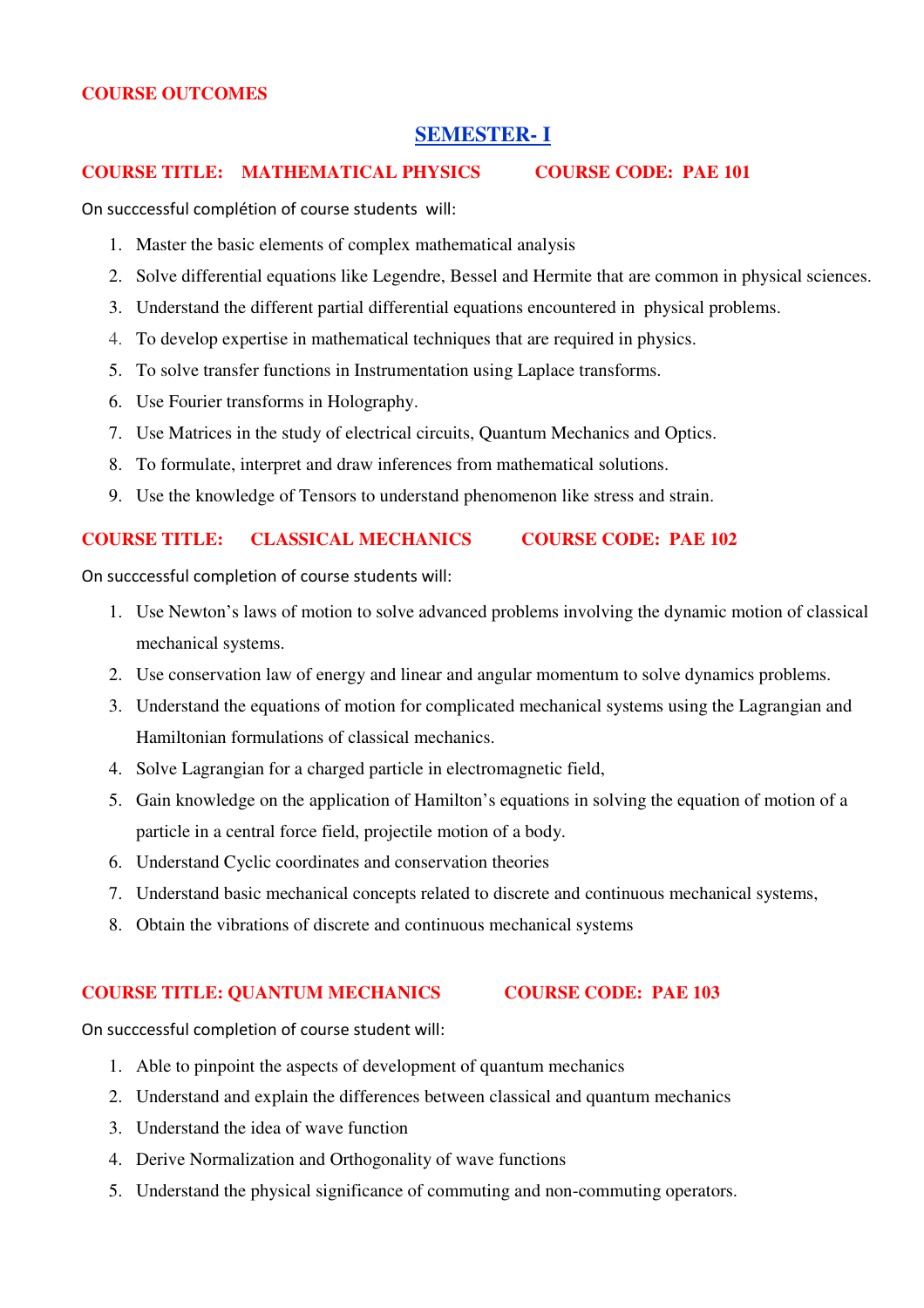- 6. Understand the uncertainty relations
- 7. Solve Schrödinger equation for simple potentials
- 8. Identify and relate the Eigen value problems for energy, momentum, angular momentum and central potentials explain the idea of spin.

### **COURSE TITLE: SOLID STATE PHYSICS COURSE CODE: PAE 104**

On succcessful completion of course student will:

- 1. Understand different types of crystal structures in terms of the crystal lattice and the basis of constituent atoms
- 2. Formulate the theory of X-ray diffraction in the reciprocal lattice (k-space) formalism and apply this knowledge to generalize the formulation for matter waves
- 3. Understand the different physical mechanisms involved in crystal binding identifying the repulsive and attractive interactions and correlate these with the atomic properties
- 4. Formulate the theory of lattice vibrations (phonons) and to determine thermal properties of solids
- 5. Formulate the problem of electrons in a periodic potential, examine its consequence on the band-structure of the solid and develop a framework that explains the physical properties of solids in terms of its bandstructure
- 6. Apply the knowledge to make a judicious choice of a solid in terms of its desired property
- 7. Understand expression for electron & hole concentrations in intrinsic and extrensic semiconductors
- 8. Understand the experimental techniques for crystal growth from solution and melt

# **SEMESTER -II**

## **COURSE TITLE: ELECTROMAGNETIC THEORY COURSE CODE: 201**

- 1. Derive general wave equation using Maxwell's equations
- 2. Derive Laplace equations for electrostatic potential in Cartesian, spherical and cylindrical coordinates
- 3. Obtain scalar and vector magnetic potentials
- 4. Understand the propagation of EM waves in different media
- 5. Understand the propagation of EM waves in bounded and unbounded media and Boundary conditions for EDB and H.
- 6. Derive poynting theorem
- 7. Derive Fresnel relations- Reflection (R) and Transmission( T) coefficients Brewester's angle
- 8. Understand the concept of EM radiation of Inhomogeneous wave equation ,harmonically oscillating source& from accelerated charges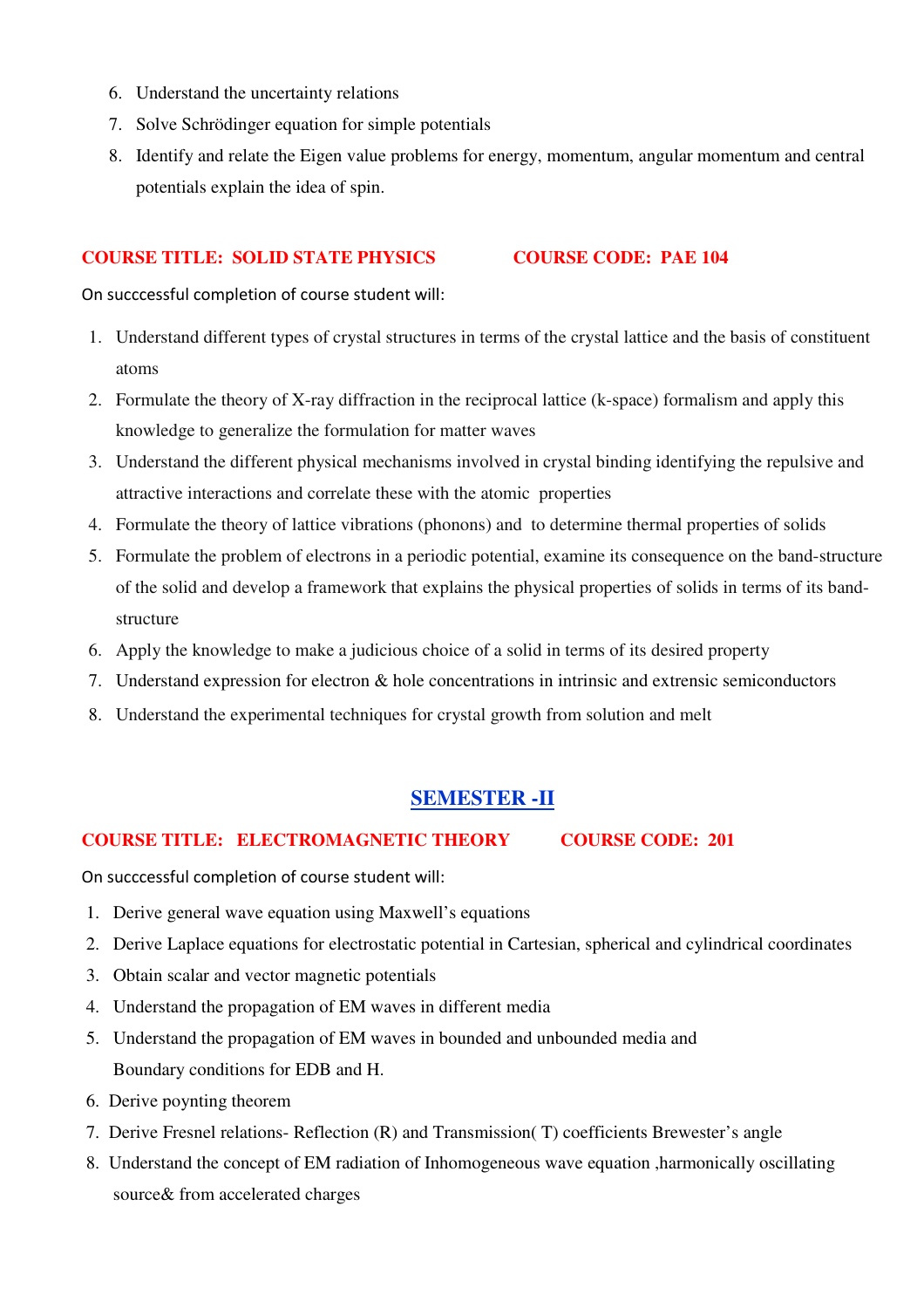## **COURSE TITLE: STATISTICAL MECHANICS COURSE CODE: 202**

On succcessful completion of course student will:

- 1. Gain knowledge about classical and quantum statistical mechanics, including Boltzmann, Fermi-Dirac, and Bose-Einstein statistics.
- 2. use the formalism of statistical mechanics and probability theory to derive relations between thermo dynamical quantities
- 3. Gain knowledge and broad understanding of Statistical Mechanics, and show a critical awareness of the significance and importance of the topics, methods and techniques.
- 4. Have a deep understanding of physical statistics and its relation to information theory.
- 5. Able to solve statistical mechanics problems for simple non-interacting systems,
- 6. Have a basic understanding of the phase transitions,
- 7. Be able to use linear response theory and kinetic equation approach.
- 8. Have a deep understanding of universality in second order phase transitions

## **COURSE TITLE: QUANTUMMECHANICS II COURSE CODE: PAE 203**

On succcessful completion of course student will:

- 1. Understand the kinematics of scattering process
- 2. Derive partial wave analysis using Born approximation method
- 3. Use time Independent perturbation theory for non degenerate case
- 4. Understand WKB approximation method to study alpha decay
- 5. Understand time dependent perturbation theory
- 6. Understand the interaction of an atom with eiectromagnetic radiation
- 7. Understand the relativistic quantum mechanics using Klein Gordon equation
- 8. Study the properties of gamma matrices

# **COURSE TITLE: ELECTRONICS COURSE CODE: PAE 204**

- 1. Acquire knowledge of operational amplifier circuits and their applications.
- 2. Gain knowledge on combinational logic circuits, simplification techniques using karnaugh maps.
- 3. Understand the operation of decoders, encoders, multiplexers, adders and subtractors.
- 4. Understand the working of latches, flip-flops, designing registers, counters, a/d and d/a converters.
- 5. Understand the simplification techniques using karnaugh maps.
- 6. Design and Analyze synchronous and asynchronous sequential circuits.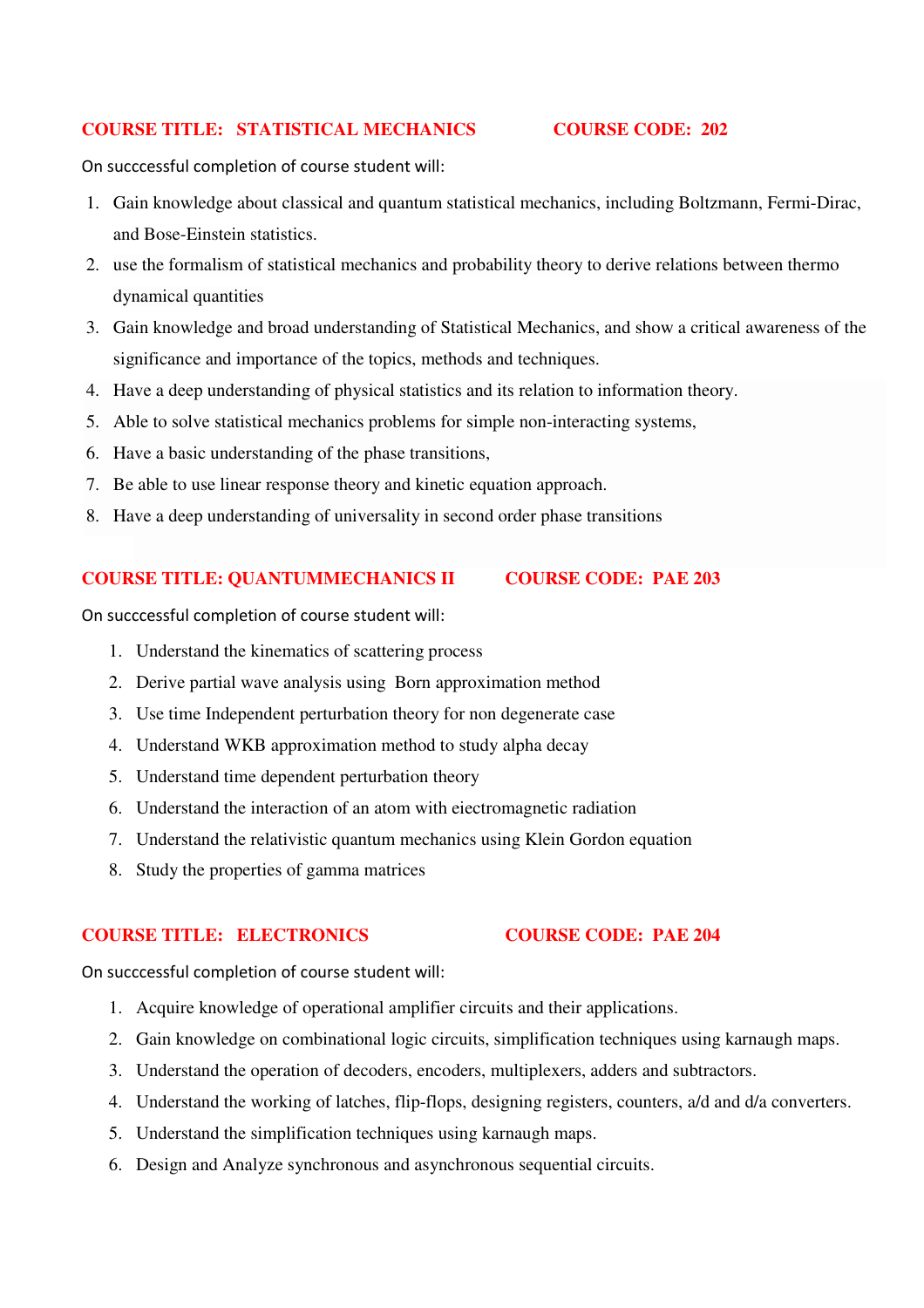- 7. Apply the knowledge gained in the design of counters, registers and a/d& d/a converters
- 8. Understand the architecture, instruction set and basic programs of 8085 microprocessor.

# **SEMESTER- III**

## **COURSE TITLE: MODERN OPTICS COURSE CODE: P 301 T**

On succcessful completion of course student will:

- 1. Gain knowledge on laser rate équations for Two, Three, Four-level laser systems.
- 2. Understand Einstein relations for émission and absorption of radiation
- 3. Gain knowledge on classification of laser systems
- 4. Gain knowledge on application of various laser systems
- 5. Understand basic principles of holography and its applications
- 6. Understand the concept of recording and reconstruction of a hologram
- 7. Understand the fourier transforming properties of lenses
- 8. Understand the applications of non-linear optics.

## **COURSE TITLE: ADVANCED SOLID STATE PHYSICS COURSE CODE: P 302 T**

- 1. Acquire knowledge in different experimental approaches to study Fermi surfaces in different materials.
- 2. Understand macroscopic electrostatics as an approach to calculate local electric fields and dielectric response functions.
- 3. Understand piezo-, pyro- and Ferro electricity, ferroelectric domains and hysteresis.
- 4. Be introduced to diamagnetic and paramagnetic response in solids through a semi-classical approach.
- 5. Understand basic theories of magnetic materials (ferromagnetism, ferrimagnetism, antiferromagnetism).
- 6. Understand phenomena related to magnetic phase transitions, such as domain formation, and hysteresis.
- 7. Acquire basic knowledge on (low temperature) superconductivity in type I and type II super conductors, and receive and introduction in different theoretical approaches to super conductivity (BCS).
- 8. Understanding of various phenomena related to super conductivity, such as the Meissner effect, flux quantization, Giæver- and Josephson tunneling.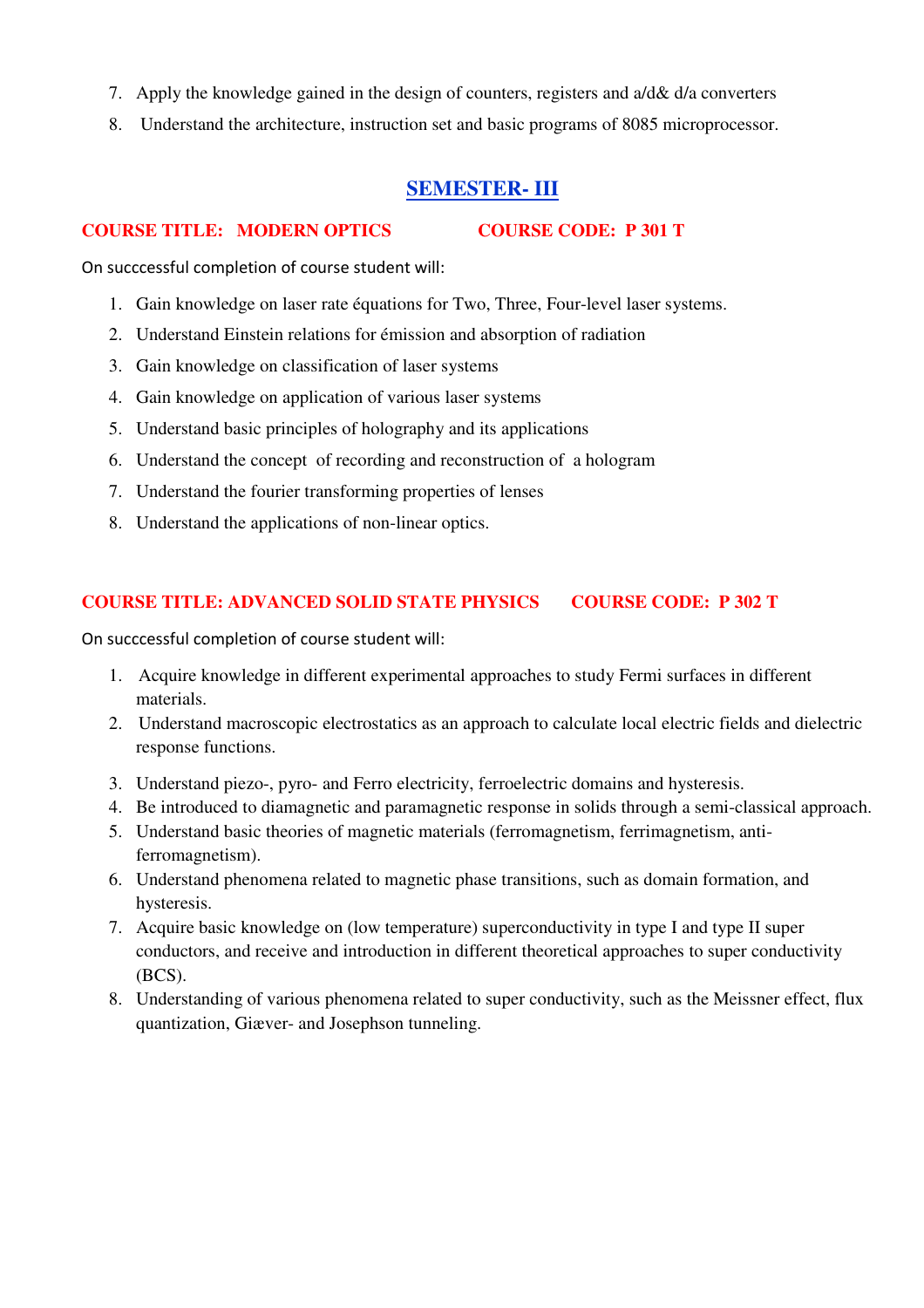## **COURSE TITLE: ELECTRONIC INSTUMENTATION COURSE CODE: P 303 T/EI**

On succcessful completion of course student will:

- 1. Measure various electrical parameters with accuracy, precision, resolution.
- 2. Design different types of amplifiers and filters.
- 3. Select specific instrument for specific measurement function.
- 4. Understand principle of operation, working of different electronic instruments like digital multi meter, vector voltmeter, power factor meter .
- 5. Understand functioning, specification, and applications of signal generators and signal analyzing instruments.
- 6. Understand working & principle of various signal analyzers like wave analyzer, distortion analyzer & spectrum analyzers
- 7. Test and troubleshoot electronic circuits using various electronic measuring instruments.
- 8. Understand various types of test and measuring instruments

## **COURSE TITLE: DIGITAL LOGIC CIRCUITS COURSE CODE: P 304A/T/EI**

On succcessful completion of course student will:

- 1. Acquire the basic knowledge of digital logic levels and itsapplication.
- 2. Gain knowledge on digital arithmetic operations for algebraic simplification.
- 3. Design Decoders, Encoders, Digital multiplexers, Adders and Subtractors, Binary comparators, Latches and Flip-Flops
- 4. Design registers and Counters, A/D and D/A converters.
- 5. Understand, analyze and design of programmable logic devices and VHDL
- 6. Identify basic requirements for a designing a combinational logic circuit
- 7. Identify and prevent various hazards and timing problems in a digital circuit.
- **8.** Understand digital IC terminology and characteristics of TTL, MOS,ECL families.

## **SEMESTER-IV**

### **COURSE TITLE: NUCLEAR PHYSICS COURSE CODE: P 401 T**

- 1. Understand Nuclear Force And Nuclear Models
- 2. Solve the semi empirical mass formula and its applications using liquid drop model and shell model
- 3. Understand the concept of Nuclear Decay Processes
- 4. Study α-decay using Gamow's theory,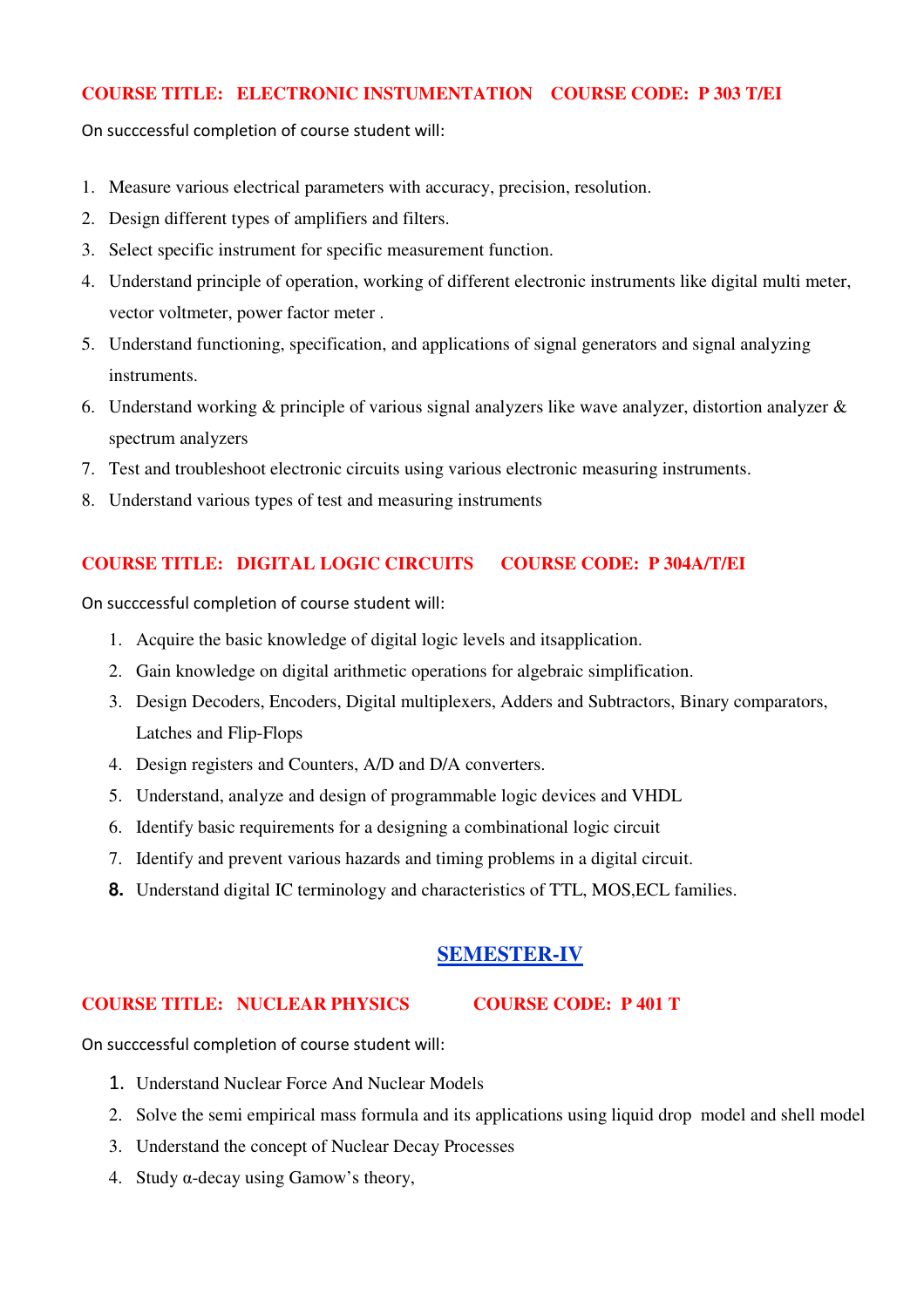- 5. Study of β-decay using Fermi's theory.
- 6. Understand the Classification of nuclear reactions
- 7. Understand Born approximation, stripping and pick-up reactions
- 8. Understand the Classification of elementary Particles and their Quantum Numbers

### **COURSE TITLE: SPECTROSCOPY COURSE CODE: P 402 T**

On succcessful completion of course student will:

- 1. Understand the basic principles of atomic absorption spectroscopy,
- 2. Understand the different types of atomic absorption spectrometers,
- 3. Understand the working principles, taking spectrum and outline of atomic absorption spectroscopy device,
- 4. Compare and contrast atomic and molecular spectra.
- 5. Interpret Micro-wave and UV-visible spectroscopy,
- 6. Interpret IR spectroscopy and Raman spectroscopy,
- 7. Understand the basic principles of NMR spectroscopy and its applications
- 8. Understand the basic principles of ESR spectroscopy and its applications

# **COURSE TITLE: INTRUMENTATION FOR MEASUREMENT AND DATA TRANSMISSION COURSE CODE: PEI 403 T/EI**

On succcessful completion of course student will:

- 1. Understand the classification of transducers
- 2. Understand measurement of strain using different types of strain gauges –
- 3. Pressure measurement using bourdon tube-&bellows –
- 4. Understand the classification of temperature measuring devices
- 5. Understand the classification of flow meters
- 6. Understand open loop control &closed loop control systems
- 7. Gain the knowledge on working of dc and ac servomotors
- 8. Understand the classification of telemetry system

### **COURSE TITLE: EMBEDDED SYSTEMS COURSE CODE: PEI 404A/T/EI**

- 1. Understand the models of embedded systems using different processor technologies.
- 2. Understand various types of peripherals used in embedded system.